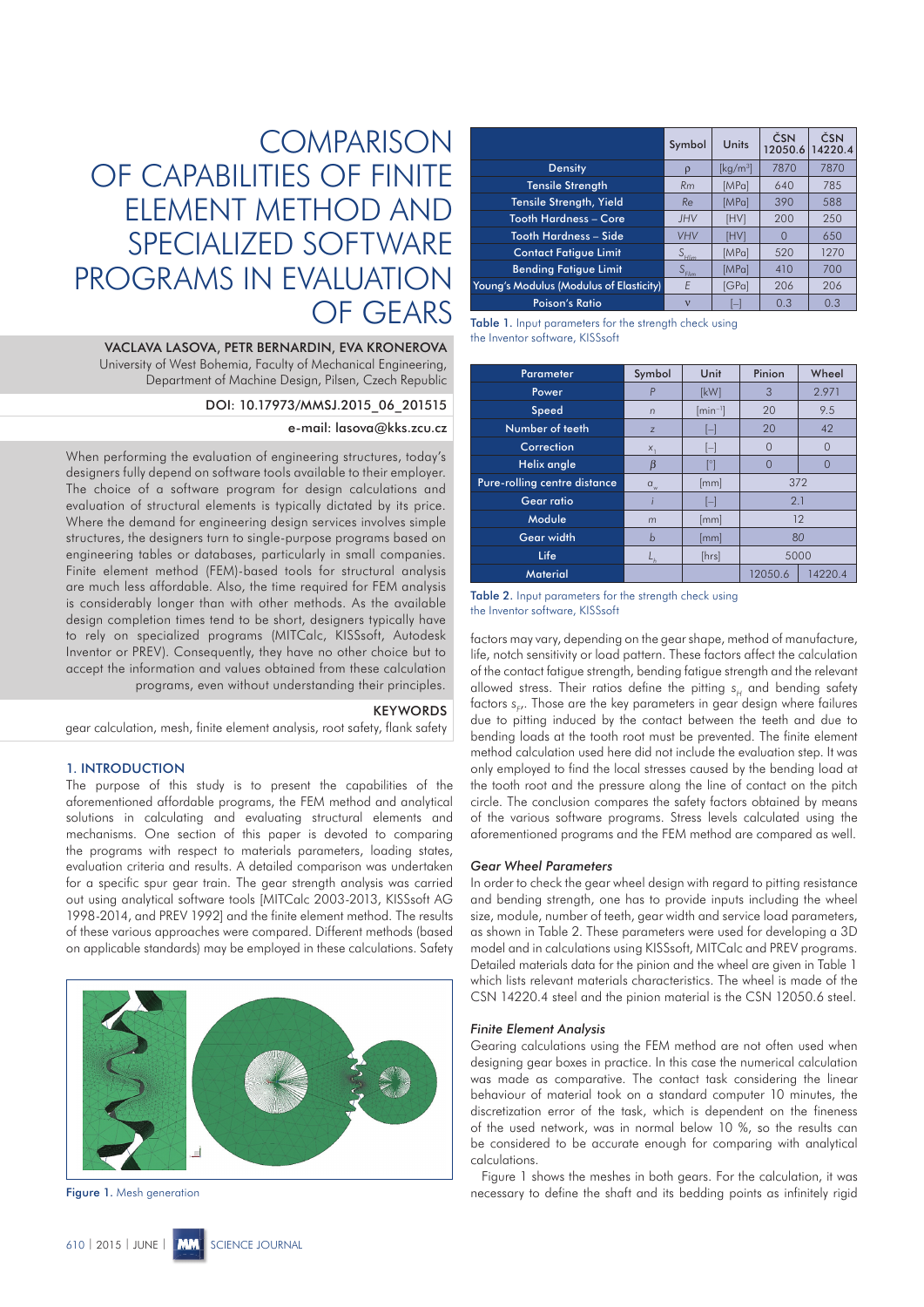bodies. The ideal model of the shaft was built of 1D RBE2 elements. At the points of contact between the gears, fine mesh of CHEXA (20) elements was applied. In the tooth interior, CTETRA (10) elements were used. Transition regions between areas with dissimilar elements were built of pyramid elements. The torque is transmitted between the gears through contact areas on their teeth. If more accurate results were required, a non-linear analysis involving a bilinear characteristic of the sub-surface layer on the tooth face and flank would be necessary to use.



Figure 2. Bending stress at the tooth root in the pinion and the wheel

Using the FEM computation, bending stresses (at the tooth root)  $\sigma$ and contact stresses (on the pitch circle) $\sigma_{\mu}$  were found in the pinion and the wheel. Ideally, these stress levels should be equal to those found by the analytical solution specified in the standard ČSN 01 4686 [4] and corrected with applicable coefficients.



Figure 3. Contact stress on the pitch circle of the pinion and the wheel

## *Comparison with Results of Calculations Using KISSsoft, MITCalc and PREV*

The purpose of this study is to acquire useful knowledge for checking the strength of gear wheels with the aid of affordable software tools. Calculation procedures for the examined programs are based on the CSN 01 4686 standard. This standard uses the Hertz pressure at the pitch point as the contact strength criterion.

The formula expressing the Hertz pressure at the pitch point is

$$
\sigma_H = \sigma_{HO} \cdot \sqrt{K_H},
$$

where  $\sigma_{\scriptscriptstyle{\mathrm{HO}}}$  is the nominal contact stress

$$
\sigma_{HO} = Z_E \cdot Z_H \cdot Z_g \cdot Z_\beta \cdot \sqrt{\frac{F_o}{b_w \cdot d_1} \cdot \frac{i+1}{i}} \tag{1}
$$

Where  $\mathsf{K}_{_{\mathsf{H}}}$  stands for the additional load factor,  $\mathsf{F}_{_{\mathrm{O}}}$  is the tangential force,  $b_{_{\mathrm{w}}}$  is the gear train width,  $d_{_{l}}$  is the pitch circle diameter and *i* stands for the gear ratio

$$
K_H = K_A \cdot K_{Hv} \cdot K_{Hg} \cdot K_{H\alpha} \tag{2}
$$

Calculation of the pitting safety factor *s<sub>H</sub>* 

$$
s_H = \frac{\sigma_{Hlim}}{\sigma_H} \cdot Z_N \cdot Z_L \cdot Z_R \cdot Z_v \tag{3}
$$

$$
\sigma_F = \frac{F_o}{b \cdot m_n} \cdot K_F \cdot Y_{FS} \cdot Y_\beta \cdot Y_\varepsilon \tag{4}
$$

Where *K<sub>F</sub>* denotes the additional load factor, *b* is the wheel width, *m* denotes the module, and *F<sub>o</sub>* stands for the tangential force

$$
K_F = K_A \cdot K_{F\nu} \cdot K_{F\beta} \cdot K_{F\alpha} \tag{5}
$$

Calculation of the bending safety factor  $s_F$ 

$$
s_F = \frac{\sigma_{Flimb}}{\sigma_F} \cdot Y_N \cdot Y_R \cdot Y_X \cdot Y_\delta \tag{6}
$$

The *Y, Z, K* coefficients with relevant indices used in the formulas above are described in detail in Table 3, where their names, symbols and values in individual software programs are given.

| Safety<br>factors          | Name                                             | <b>PREV</b>    | <b>KISSsoft</b><br>ISO 6336:2006<br>Method B | <b>MITCalc</b><br><b>ISO 6336</b> |
|----------------------------|--------------------------------------------------|----------------|----------------------------------------------|-----------------------------------|
| $K_{\rm A}$                | Application<br>factor                            | $\mathbf{1}$   | $\overline{1}$                               | $\mathbf{1}$                      |
| $K_{\mu}$                  | Dynamic<br>factor                                | 1.01           | 1.003                                        | 1.005                             |
| $K_{\rm{H}\beta}$          | Face load factor<br>(contact stress)             | 1.2/1.27       | 1.158                                        | 1.067                             |
| $K_{Ha}$                   | Transverse load factor<br>(contact stress)       | $\overline{1}$ | 1.18                                         | $\mathbf{1}$                      |
| $K_{FB}$                   | Face load factor<br>(root stress)                | 1.16/1.22      | 1.107                                        | 1.054                             |
| $K_{F\alpha}$              | Transverse load factor<br>(root stress)          | 1.3/1.57       | 1.18                                         | $\mathbf{1}$                      |
|                            | For pitting safety calculation                   |                |                                              |                                   |
| $Z_{E}$                    | Elasticity<br>factor                             | 189.8          | 189.812                                      | 189.81                            |
| $Z_{\rm H}$                | Zone<br>factor                                   | 2.495          | 2.495                                        | 2.495                             |
| $Z_{\rm s}$                | Contact ratio<br>factor                          | 0.89           | 0.887                                        | 0.887                             |
| $Z_{\beta}$                | Helix angle<br>factor                            | $\overline{1}$ | 1                                            | $\overline{1}$                    |
| $Z_{N}$                    | Life factor<br>for contact stress                | 1.6            | 1.174/1.242                                  | 1.236/1.331                       |
| $Z_{\rm L}$                | Lubricant<br>factor                              | $\mathbf{1}$   | 1.025/1.02                                   | 1.213/1.113                       |
| $Z_R$                      | Roughness factor<br>affecting surface durability | $\overline{1}$ | 0.96/0.967                                   | 0.84/0.911                        |
| $Z_{\alpha}$               | Peripheral<br>speed factor                       | $\overline{1}$ | 0.917/0.931                                  | 0.877/0.942                       |
| $Z_{B}$                    | Single pair<br>tooth contact factor              | $\mathbf{1}$   | 1.06/1                                       | 1.065/1                           |
| $Z_w$                      | Work hardening<br>factor                         | 1              | 1.051/1                                      | 1                                 |
|                            | For bending safety calculation                   |                |                                              |                                   |
| Y <sub>Fa</sub>            | Form factor<br>(bending)                         | 2.8/2.37       | 1.59/1.37                                    | 3.036/2.593                       |
| $Y_{sa}$                   | Stress correction<br>factor                      | 1.48/1.57      | 1.82/1.99                                    | 1.523/1.64                        |
| $Y_{\beta}$                | Helix angle<br>factor                            | $\overline{1}$ | $\overline{1}$                               | $\overline{1}$                    |
| $\overline{Y}_\varepsilon$ | Contact ratio<br>factor                          | 0.69           | 1                                            | 0.707                             |
| $Y_{N}$                    | Life factor<br>for bending stress                | 1/1.01         | 0.986/1.006                                  | 0.926/1.005                       |
| $Y_R$                      | Tooth-root<br>surface factor                     | 0.957          | 0.957/0.957                                  | 0.931/0.969                       |
| $Y_{x}$                    | Size<br>factor                                   | 1              | 0.958/0.93                                   | 0.958/0.93                        |
| $\overline{Y}_{\delta}$    | Notch sensitivity<br>factor                      | 1.07/1.11      | 0.972/0.995                                  | 0.976/0.992                       |

Table 3. Inpuat parameters for the strength check using the Inventor, KISSsoft, and MITCalc software programs

The formulas for safety factor calculations are identical in all three software programs, as those are based on a single standard. The names of Y, K and Z coefficients (including applicable indices) are the